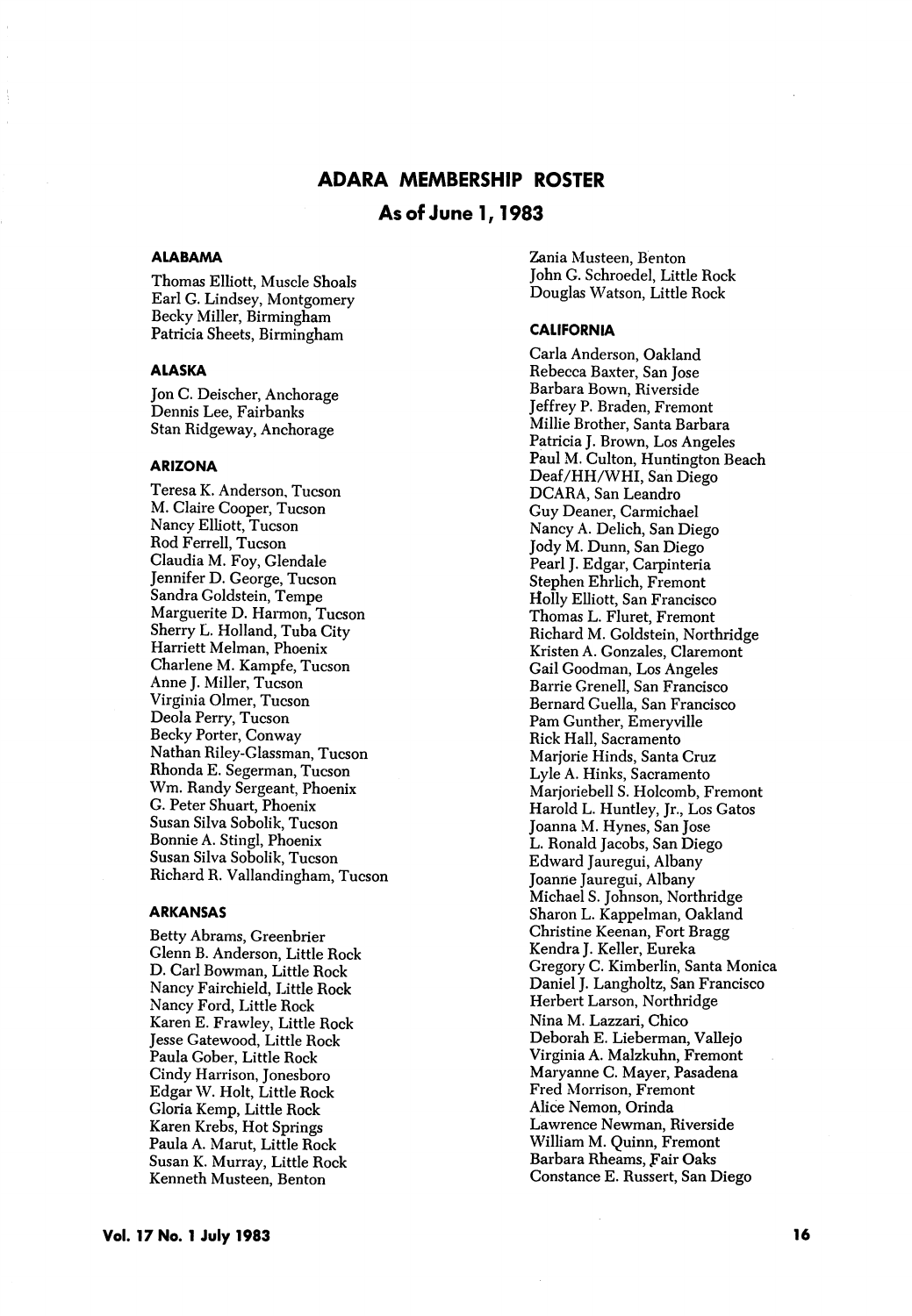G. Earl Sanders, Northridge Paul M. Saxton, Oakland Anita Seel, Northridge Rebecca Shearhouse, San Diego Ellen Slack, Oakland Ed Straub, L.A. Eleanor Sue, San Jose Barbara Sulton, Riverside Judith A. Tingley, Sacramento Janice L. Tuber, Menlo Park Norman TuUy, Northridge Jean Van Keuren, LaPuente Whitter School for Deaf/HH, San Diego

## COLORADO

Peggy Sue Bayles, Colorado Springs Erin Eulenfield-Strack, Et. Collins Joanne Ferrance, Denver Darlene Franks, Wheatridge Rachel Naiman, Arvada Susan K. Olsen, Aurora Jean Schwanke, Westminister

#### **CONNECTICUT**

Joseph M. Basile, Hartford Rev. Robert D. Bergin, West Hartford Lawrence Daskel, Hartford Dr. T. Jordon Coulder, Hartford Sally Knisley, Stamford Dawn Marie Lindsay, Manchester Karen Matthews, Bethany Karen M. Nash, Oxford Doreen Simons, East Hartford Christine E. Stranges, West Hartford Leslie P. Waite, Westerfield

#### DISTRICT OF COLUMBIA

Edna P. Adler Linnea E. Aldridge Barbara A. Brauer Barbara A. Buchanan Norma S. Buemi Charlotte A. Coffield Edward E. Corbett, Jr. Virginia C. Cowgell Marita M. Danek Clenda R. Ennis Dept. of Administration, Callaudet Brenda Crimm Judith Harkin Martha J. Harkin Charlotte Hawkins-Shepard Lucille B. Jenkins Elias Kabakow Marie J. Kauffmann Philip P. Kerstetter Susan Kozma

James L. Maher William P. McCrone E. C. Merrill Robert T. Mobley Elizabeth Moore Carol E. Muskin Rene C. Pellerin Edgar B. Porter Lottie Riekhof Roslyn Rosen Joseph Rosenstein Debbie Siel E. J. Skinski Margaret Santon Raymond J. Trybus Barbara T. Walker Stephen Weiner Mary Weiner Boyce R. Williams

# FLORIDA

Sarach Amick, Tallahassee Michael Brown, St. Augustine Elizabeth M. Marsh, Temple Terrace Vivian Melendez, Margate Linda Ellice Reiter, Miami William Henry Spigner, Orlando Ms. Phyllis Tucci, Orange Park

### GEORGIA

C. Dean Ericson, Atlanta Janet Byerley, Stockbridge Dennis Fennell, Mabelton M. Jane Major, Rome North DeKalb Mental Health Center, Atlanta Rehabilitation Center for the Deaf, Cave Springs Roosevelt Rehab. Inst. for Deaf-Blind

### HAWAII

Carol Ann Alberg, Honolulu Iris Noh, Aiea

#### IDAHO

Jan E. Herdman, Boise

### ILLINOIS

Eastern Illinois University Library, Charleston Gary Austin, DeKalb Janice Austin, DeKalb Robert Baker, Warrenville Charles N. Barthell, Chicago Julie Bell, Chicago Peter C. Berletich, Chicago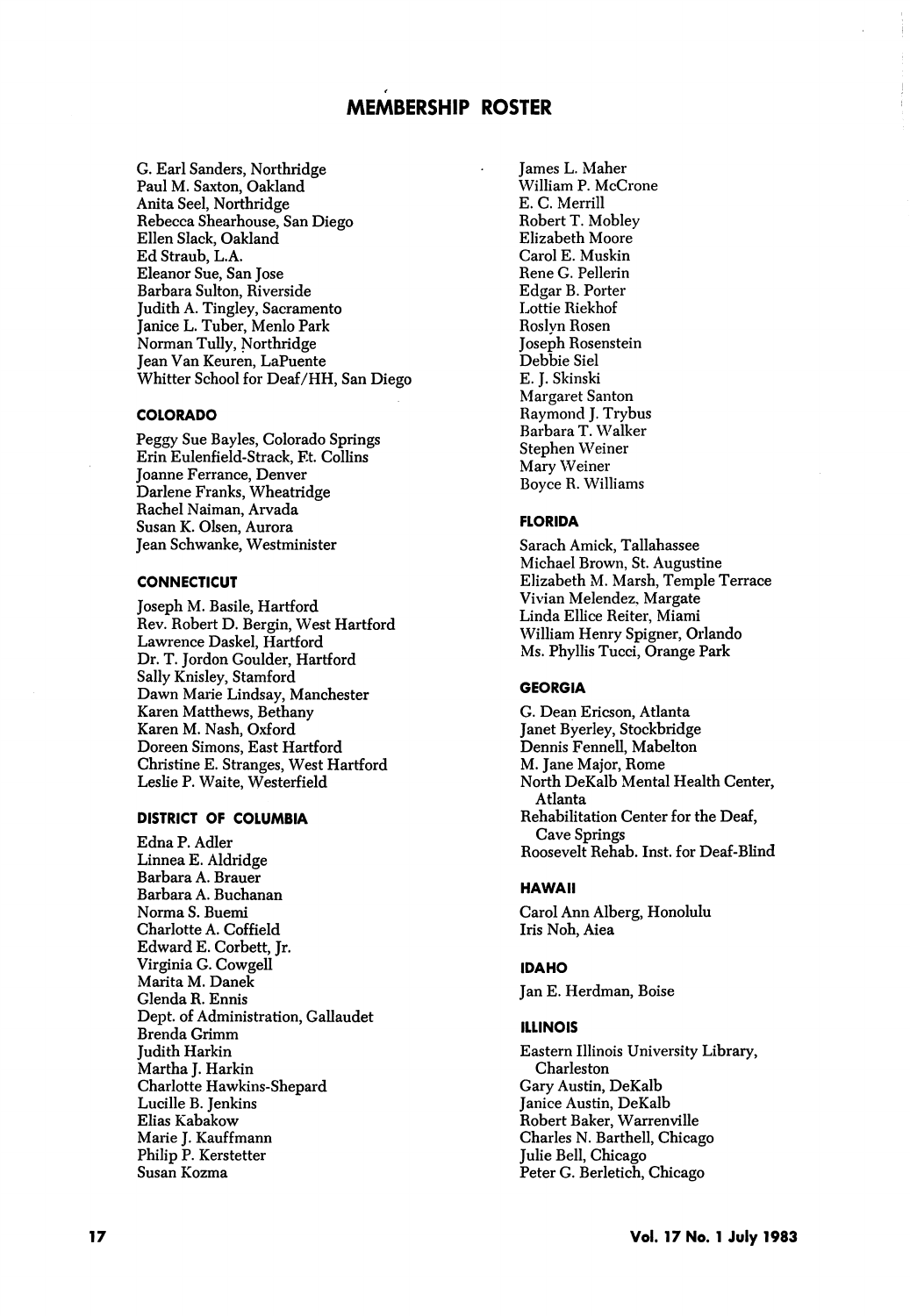Betty Boden, DeKalb Martha S. Bown, Barrington Delia R. Butler, DeKalb Joan C. Callan, Batavia Anthony R. Cassata, Broadview Paul H. Chamberlain, Palatine Chicago Hearing Society, Chicago Jerry M. Cohen, Chicago Noreen Collins, Riverdale Lee E. Covey, Deerfield Carol Joy Drebelbis, Peoria Charlene L. Dwyer, Wheaton Nancy Fidler, Chicago Nancie E. Garrett, Lisle Kim E. Gibson, Crystal Lake Bernard L. Green, Chicago Gwen C. Hammersmith, Woodridge Kathleen Skyer Hering, Glenwood Jewish Family and Community Service, Skokie Nancy Kasinski, DeKalb Linda Mathias, Kaskel, Chicago Charlotte Kirby, DeKalb Nancy Krafcik, Countryside Anne 1. Lara, Sycammore Stephen L. Larew, DeKalb Joyce Lipke-Niedlman, Deerfield Rose K. Malcolm, Chicago Arlene Malinowski, DeKalb Father Joseph Mulcrone, Chicago Catherine Munro, Mount Prospect Lois Naegele, Carbondale Sheila O' Leary, Aurora Nancy Prussian, Chicago Frank D. Puckett, Desoto Paul S. Pyers, Jacksonville Jane K. Regnier, Aurora Wendie Rose-Golden, Skokie Joseph W. Sendelbaugh, DeKalb Deborah Berry Senese, Chicago Marlene Stasulas, Chicago Frank B. Sullivan, Mt. Prospect Tom Thompson, Glen Ellyn Allan Vest, DeKalb Larry Weber, Carrollton

#### INDIANA

Ruth Asher, Indianapolis Larry Brice, Evansville Carol L. Christopher Amy Cornwell, Bloomington Earl Elkins, Speedway Patricia M. Goodine, Huntington Robert L. Hurt, Evansville Jayne Kercheval, West Lafayette John H. Payne, Indianapolis Eugene W. Petersen, Indianapolis Mary F. Rath, Indianapolis

Ruth E. Roberts, Indianapolis Don Michael Shaffer, Indianapolis Alene M. Steinhart, Evansville

# **IOWA**

Rebecca Ashcraft, Des Moines James H. Hanson, Des Moines Raymond C. Olson, Honey Creek Janice Thompson, Iowa City

#### KANSAS

Gerald Buckley, Olathe Sharon Cook, Topeka Edward Franklin, Overland Park Kenneth L. Morganfield, Merriam Dorothy Ruge, Wichita

## **KENTUCKY**

Faye W. Best, Danville Shannon M. Crandall, Danville Ric O' Connell, Lancaster Janet S. Parsons, Somerset Janice Parsons, Lexington William B. Rogers, Paris Teresa M. Sapienza, Thelma

### LOUISIANA

Linda V. Annala, Baton Rouge Catholic Deaf Center, New Orleans A. Barry Critchfield, Baton Rouge Christy Fontenot, Lafayette Carl Kelley, Metairie David W. Myers, Baton Rouge Fred Pierce, New Orleans Heid S. Reed, New Orleans Jackie Scheetz, Shreveport

### MAINE

Catherine L. Abemathy, North Windham Norman R. Perrin, Augusta Rev. Phillip M. Tracy, Biddeford Sara L. Treat, Portland

## MARYLAND

Shari W. Barnhill, Mt. Rainer Roger Beach, New Carrollton Judith S. Berglund, Silver Spring Albert Berke, College Park Boris Bogatz, Laurel Brenda A. Gamer, Columbia Sharon H. Carter, Laurel S. Melvin Carter, Jr., Laurel Capt. Clayton Ciser, Gaithersburg Sheryl Cooper, Elliott City Francisco Cordero, Baltimore Alan B. Crammate, Arnold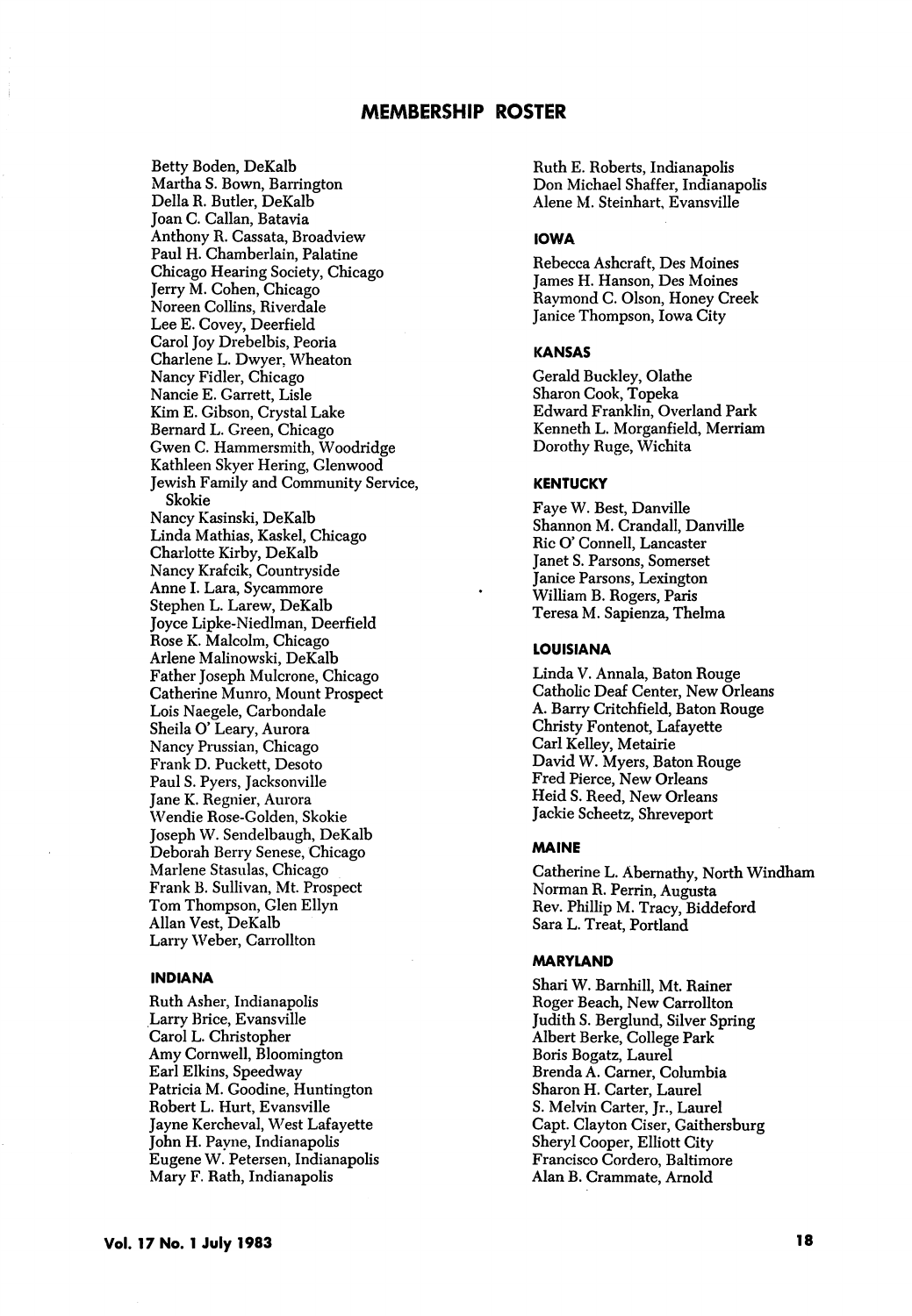Richard R. Cutler, Reistentown Charlotte Doland, Bowie Anne S. Edwards, Silver Spring Rochelle Fields, Silver Spring Nancy Frazier, Greenbelt Lianne Friedman, Greenbelt Kay Fulton, Silver Spring Libera Giancola, New Carrollton Marsha Goldstein, Bladensburg Joyce Groode, Gaithersburg Alice Hagmeyer, Silver Spring William R. Haig, Silver Spring Barbara Hazes, Bethesda Judith S. Johnson, Lanham Richard K. Johnson, Lanham Dorinda G. Jordan, Landover Gerard Kennedy, Silver Spring Edward T. Killcullen, Baltimore Father J. Krouse, Hillcrest Heights Gharlene Laba, Laurel Marlene J. Lamon, Columbia Meredith Fellman Low, Lanham J. Howard Leonard, Cambridge Jeffrey Lewis, Gheverly Nancy Lewis, Gheverly Charlotte Loveless, Mariotsville Eleanor Macdonald, Silver Spring Roderick Macdonald, Silver Spring Gary Malkowske, Landover Hills William P. McGrone, Annapolis Cathy McGormick-Loerch, Silver Spring Deborah MacFadden, Greenbelt Thomas B. Milhall, Silver Spring Thomas Mentkowski, Greenbelt Cathy Moses, Takoma Park Arthur G. Norris, Silver Spring Richard M. Phillips, Laurel Albert T. Pimental, Silver Spring Kathy Ponger, Greenbelt Nancy Popovich, Hyattsville Janet L. Pray, Columbia Harvey Rice, Silver Spring Debbie Rosenthal, Greenbelt Carole Schauer, Hyattsville James M. Seals, Gheverly Martha Ann Sheridan, Greenbelt Emily Taliaferro Smith, Silver Spring Adele Shuart, Greenbelt Alfred Sonnensthral, Greenbelt Mary Louis Stansfield, Greenbelt Allen E. Sussman, Laurel Brenda Taft, Hillcrest Heights Frances E. Taylor, Gheverly Frank R. Turk, Silver Spring Marilyn Turk, Silver Spring Sister Loretta M. Valdes, Silver Spring McCay Vernon, Westminister Ann G. Warren-Mills, Silver Spring

Teena Wzx, Luterville Garolynn Whitcher, Silver Spring Harold N. Zarin, Gaithersburg Frank R. Zieziula, Gheverly

#### **MASSACHUSETTS**

Cheryl Anton, Brookline Ellen Berger, N. Quincy Ruth Bork, Boston Jean Brennan Woods, Haverhill Frances A. Burstein, Brookline D.E.A.F., Inc., Allston Moonyean Field, Agawam Neil Glickman, Waltham Constance Gould, Ameherst Sharon E. Johnson, South Grafton Eddy F. Laird, Danvers Michael G. LaPenssee, Mansfield Learning Center for Deaf Children Farmingham Center Sandra LeBoeuf, Brockton Elizabeth Nicholson, Lawrence Mass. Rehab. Commission Lib., Boston Brenda Lee Monene, Framingham James L. Pederson, Springfield Robert J. Perry, Northboro Paul Rothfield, Pocasset Anthony T. Ruscio, Medford James F. Scorzelli, Boston Hedy H. Schechman, N. Quincy Karen D. Aprill, Ann Arbor

### **MICHIGAN**

R. L. Arthur, Flint Francine M. Brown, Swartz Creek Steven K. Chough, Northville Harry Doren, Oak Park Marguerite L. Fordyce, Flint Sharon D. Frederick-Sutter, Detroit Fairy Hayes-Scott, Ann Arbor Christopher Hunter, Lansing Henning C. F. Igrens, Plainwell Celeste D. Johnson, Grand Rapids David M. Lawlor, Flint Lori Lichtman, Southfield Alan R. Parnes, Grand Blanc John J. Ray, Southfield Robert Robertson, Lansing David Sanderson, Flint Russell E. Scabbo, East Lansing Cynthia Shomber, Royal Oak Bert S. Sperstad, Dearborn Laurel Torgoff, Flint James Tresh, Westland Marcy Warheit-Colton, Farmington Hills Darlene A. Watson, Detroit Howard Watson, Detroit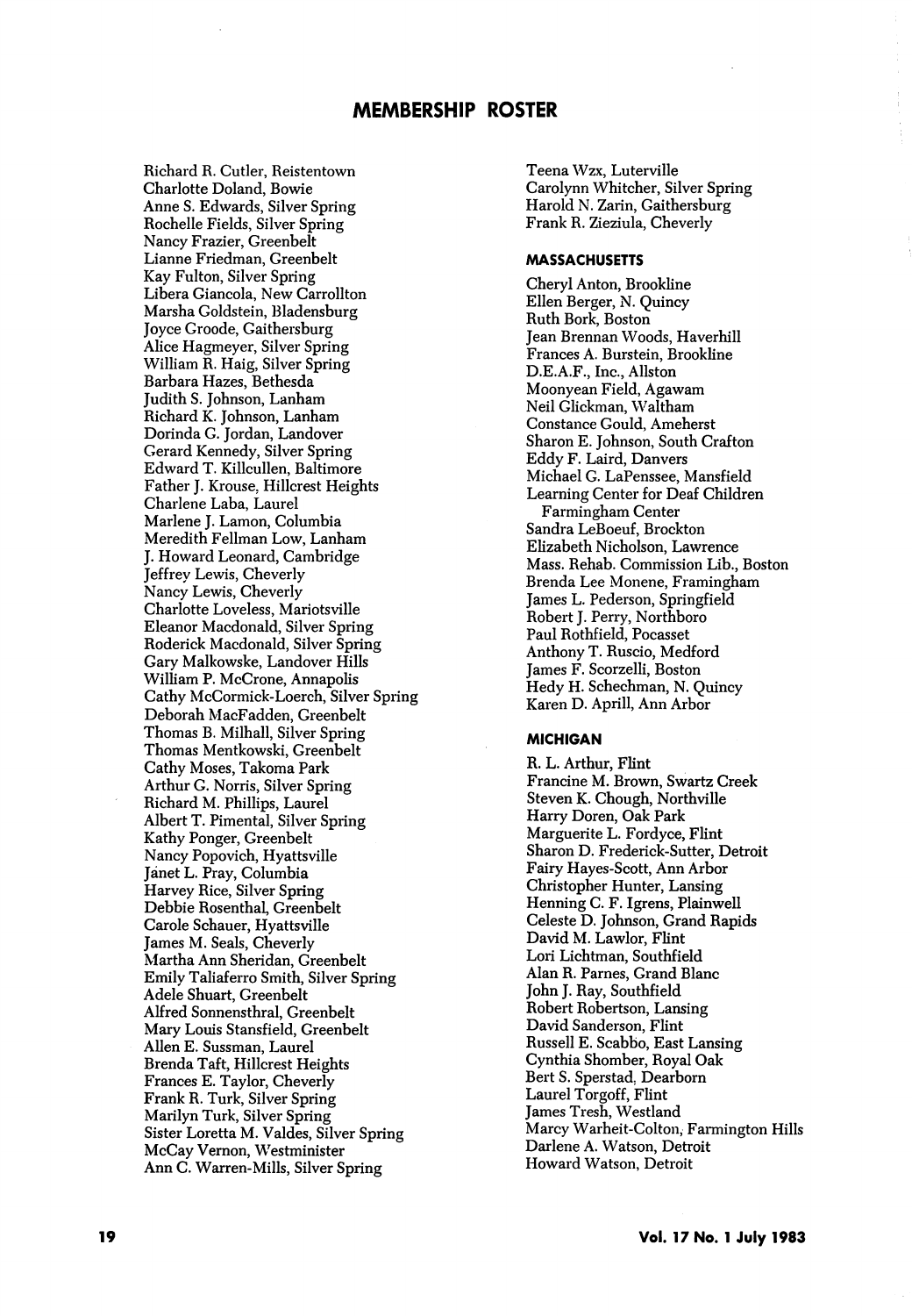## MINNESOTA

Debra Wilcox Aijala, St. Paul Kenneth Barklund, Edina Paul Bridges, Richfield Rev. Lawrence T. Bunde, Minneapolis Harriet A. Burglson, Mankato Howard Dickman, St. Paul Rich Diedrichsen, St. Cloud Terry Gerdts, St. Paul Sandra Gish, Minneapolis Harry A. Goddard, Roseville Mary Lou Gorski, Goon Rapids Bonita Hammel, Mankato Robert 1. Harris, Fridley Rev. Mark J. Hendrickson, Minneapolis Bruce Hodek, St. Paul Carol Holm, Bloomington Henry F. Howard, St. Paul Judith Ingram, Minneapolis Sister Mary Kraemer, St. Paul Alice LaBarre, St. Paul Sharon K. Lassila, Duluth Robert R. Lauritsen, St. Paul Albert Linderman, St. Paul Joan E. Meyers, White Bear Lake Curt Micka, Minneapolis Susan M. Morgan, St. Paul Jill Paulzine, St. Cloud Skye V. Payne, Mora John M. Scanlan, St. Paul Bryan Stenlund, Faribault Gary Stephan, Minneapolis Joan Stephan, Minneapolis Kris Swan, Minneapolis Mary Waudby, Duluth Joseph D. Weber, Mankato Patricia Wilder, St. Paul

## MISSISSIPPI

Sister Delores Goleman, Gulfport

## MISSOURI

Sister Lee Connolly, St. Louis Arpad deKallos, St. Louis Rev. Edgar D. Lawrence, Willard William B. Sheldon, St. Louis Sarah B. Miller, St. Louis Fay Simons, St. Louis Dottie Wilcox, Clayton Rev. Donald W. Zuhn, St. Louis

### NEBRASKA

Jaime D. Galloway, Lincoln Joanna Godziemski, North Platte

### **NEVADA**

Robert S. Elkins, Reno Dayrl Ann Teegarden, Las Vegas

#### NEW HAMPSHIRE

Sharon A. Kraft-Lund, Concord Lianne Moccia, Lebannon

#### NEW JERSEY

Ellen J. Ball, Annandale Carol A. Giano, Teaneck Douglas L. Cohen, Maple Shade Madeline J. DePuy, Cherry Hill Jeffrey Dickert, Somerset Richard Herring, Trenton Mary Ann Klein, Upper Saddle River Aurelia Long, Paterson Patricia A. Tomlinson, Bricktown

## NEW MEXICO

Christ Fuller, Albuquerque

### NEW YORK

Mary Allen, White Plains Carol Rapport Allison, Brooklyn Vicki Baum, New York Ellen A. Bernstein, Rochester Florence Bielemeier, Queens Village June Bolduc, Rochester Dennis P. Brady, Brooklyn Diane K. Brooks, Rochester Rosemarie Buscemi, Lindenhurst William E. Castle, Rochester Kathy Chivaroli, Pittsford Sally Christophides, Hempstead William N. Ciffairy, Brooklyn William Clark, Albany Marjorie Clere, Baldwinsville Eileen Crowley, Horseheads Dale J. Dangremond, Menands Nancy Darmsted, Rochester Mary Ellen Dempsey, Walden Judy Egleston-Dodd, Oakfield K. Eckert, Averill Park David Farrugia, Silver Creek Lawrence Feldman, Fresh Meadows Robert A. Fenske, Syosett Carol L. Friedland, Roslyn Heights Georgenne S. Fritz, Rochester Anita Goldwasser, NY Harriett Burk Goodwin, Pittsforth Thomas N. Grant, Rochester Ruth R. Green, Merrick Sharon Grossman, Jericho Lori R. Halpern, NY Loren Hart, Apo Mary J. Hinchey, NY T. Alan Hurwitz, Rochester Eugene F. Joyce, Albany Jeannette E. Kanter, Rochester Laurie B. Kaye, East Meadow Susan M. Keller, Brooklyn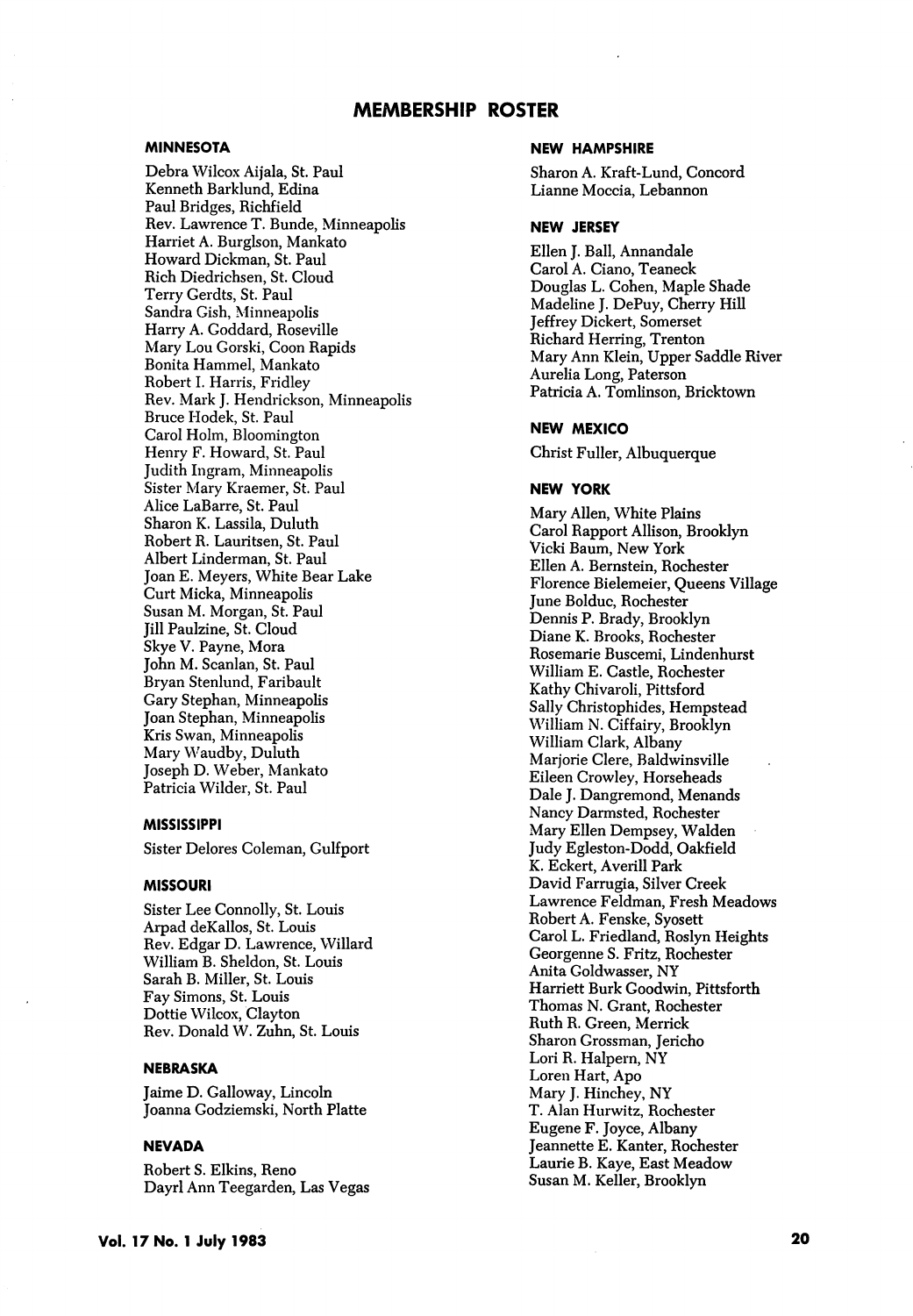James L. Kersting, Rochester Carol A. Kramer, Rochester Laurent Clerc Group Home, NY Irene W. Leigh, New York Ednas S. Levine, NY Alese Liberman, Plainview Patricia Loweecey, Pittsford Therese M. Maher, Liverpool Father Patrick McCahill, NY Jacqueline C. Metzger, NY James A. Meyer, Rochester Carol M. Moore, NY Margaret Muller, Rome Mowers/Habeeb Music Consultants, Rochester Doris Naiman, NY Sandra Orlando, Buffalo Kenneth R. Nash, Rochester Bruce Petersen, Rochester Jenny Ponting, NY Marcia Powdermaker, NY Melissa Waldron Raue, Yonkers Olga Ricardo, Staten Island Sue Ann Root, NY Milton Rosenblum, Syracuse Emily Rosten, Jackson Heights Harriette Royer, Rochester Barbara Russ, N. Merrick Jerome D. Schein, NY Burton Schwartz, E. Setauket Dorothea E. Schweitzer, West Henrietta Karen Sheffer, NY K. Dean Santos, Henrietta Martin Sternberg, NY Rev. Russell Smith, East Greenbush Jane M. Spieckler, Rochester Ross Stuckless, Rochester Carlton Strail, Syracuse David L. Thomas, Sands Point Laura Thomas, Sands Point Betty R. Tony, Rochester Deborah J. Veatch, Rochester Annie Weinblatt, NY Sara B, Woolf, NY Joel D. Ziev, NY

## NORTH CAROLINA

Anne S. Clingenpeel, Greenville Leonard M. Ernest, Williamston Wayne Giese, Morganton Cheryl Grabow, Goldsboro Greg Harrison, Belmont Peggy B. Harrison, Belmont Bill Hogarth, Gary Glenn T. Lloyd, Morganton Margaret A. Maher, Hickory Katherine E, Newton, Charlotte

William Peace, Raleigh Cindy Voegeli, Morganton Peter H. Ward, Raleigh

## OHIO

Rhonda Bader, Cleveland Heights Cecil Bennett, Cincinnati Paula Bennett-Powell, Cincinnati John Black, Columbus Charles T. Bryan, Columbus Cecil Felix Bradley, Cincinnati Alex Boros, Hudson Jan K. Buesing, Cincinnati Geraldine T. Claussen, Columbus Charles S. Cupp, Thornville Rosemary DeSilvio, Lyndhurst Fairmont Theatre, Cleveland Martha Fleck, Cleveland Robert G. Fleck, Cleveland Cecil Flex Bradley, Cincinnati William Gardesh, Cleveland Beverly A. Goldstein, Univ. Heights Nancy A. Hoskins, Columbus Gary L. Howard, W. Portsmouth Eugene Kimmel, Troy Susan Knell, Shaker Heights Elizabeth V. Lee. Columbus James A. Lee, Columbus Margaret A. Lee, Fairview Park Elizabeth A. Loreto, Warren Denise M. Moore, Cleveland William D. Otis, Canal Winchester Michael L. Repas, Columbus Deborah S. Saltzman, Cleveland Richard Slosar, Cleveland Heights Loretta Stofocik, Pataskala Sandra Talan, Columbus James C. Tanley, Columbus William F. Vonderhauer, West Chester Bonnie M. Williams, Wilmington Elizabeth W. Williams, Wilmington Karen L. Williams, Cincinnati Richard C. Woods, Toledo

## **OREGON**

William H. Brelije, Portland Terri Jo Christenson, Pacific City Linda M. Collins, Eugene Robert S. DeWalt, Portland Max Gallimore, Dallas Laurie Goodman, Monmouth Jeanine Hart-Horner, McMinnville Anna Rene Manley, Salem Bruce Merando, Monmouth Richard E. Walker, Monmouth Jane E. Wood, Monmouth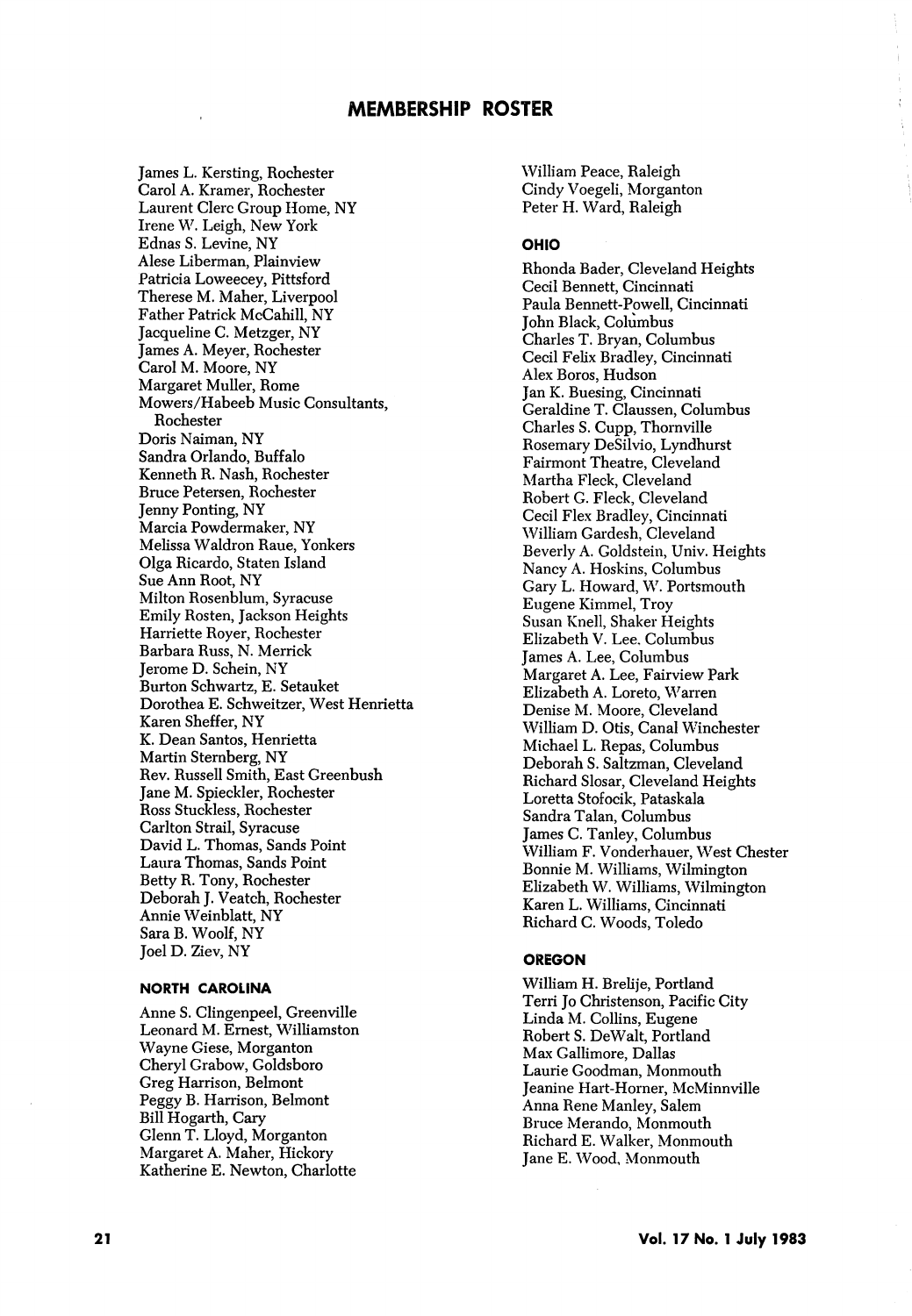### PENNSYLVANIA

Terry R. Arnold, Camp Hill Albert Bussone, Philadelphia David R. Carney, Creighton Carbara Caudill-Beamer, Cincinnati Margaret V. Canowski, Reading Matthew Frantz, Summit Hill Barbara J. Graham, Scranton Anita Y. Hart, Philadelphia Jerome F. Knast, Philadelphia Cathy Lawlor, Philadelphia Paul A. Loerd, Pittsburgh Donald A. Lurwick, Philadelphia Gerald F. Miller, York Mary Ellen O'Brien, Euvavos City Sandra Pickering, Philadelphia Carol Ann Riser, McKees Rocks Nanci A. Scheetz, Cresson Thomas W. Thomas, Bookhaven Alan D. Zamochnick, Philadelphia

### RHODE ISLAND

George H. Bond, Manville Suzanne S. Borstein, Edgewood Elizabeth D. Spellman, Cranston

## SOUTH CAROLINA

Larry M. Harrelson, Columbia Sally M. Moore, Spartanburg Patricia A. Green, Charleston Glenn Wall, Florence

## SOUTH DAKOTA

Eugene Tjarks, Sioux Falls Community Services for the Deaf, Sioux Fall

## TENNESSEE

Linda Champion, Memphis Jessie Forrest, Memphis Laura Goodrich, Knoxville Cathy Kirscher, Knoxville Melvin A. Levy, Knoxville Cordelia B. Pointer, Knoxville Martha E. Sabin, Nashville Norma Tedder, Knoxville Douglas Tyler, Knoxville William E. Woodrick, Knoxville

## TEXAS

Kenneth Z. Alshuler, Dallas Gwendel D. Butler, Austin J. C. Cooper, San Antonio Elizabeth Criswell, Dallas Gary Crawford, San Antonio Jan Dumas, Mesquite

Bernard M. Gerber, Houston William A. Glenn, Austin H. Robert Cranberry, Arlington Lance A. Hamilos, San Antonio Patricia Hendrick, San Antonio Martha J. Harkin, Austin Francisco Herrera, El Paso Dianne S. Linhart, Big Spring Lucille Maxwell, Baytown Melinda F. McKee, Waco Patti E. Moore, Austin J. Murrey, McAllen Frederick J. Newberry, San Antonio Ann Phillips, Dallas Roberta Rosenberg, Austin Steve Sligar, San Antonio William M. Torretti, San Antonio Texas Technical Institute, Austin Nancy Wilson, Austin

## UTAH

Board of Education, Salt Lake City Robert G. Sanderson, Salt Lake City

## VIRGINIA

James R. Baker, Jr., Alexandria Robert L. Bates, Vienna James C. Bengelsdorf, Roanoke Nancy Costello, Richmond S. James Cutler, Highland Springs Susan M. Draper, Alexandria Elizabeth Kindred, Arlington Linda L. Martin, Arlington Barbara Partch, Arlington Jo Anne Edwards Robinson, Alexandria James Scott, Fairfax Michael D. Tomsey, Alexandria

## WASHINGTON STATE

Jim Andrues, Tacoma Glenn Bocock, Lumni Island Matthew Burns, Olympia David Coons, Olympia Kathern J. Carlstrom, Seattle Community Service Center for the Deaf and Hard of Hearing, Seattle G. Leon Curtis, Lacey Margo Duchesne, Tacoma Marcia Fankhauser, Seattle Martha Lee Galeota, Seattle Rev. Martin A. Hewitt, Spokane Cathy Hoog, Seattle Sylvia Hinojosa, Yakima Mildred M. Johnson, Seattle Ronald LaFayette, Seattle Jeri Laythe, Longview Jeryilynn Levandowski, Everett